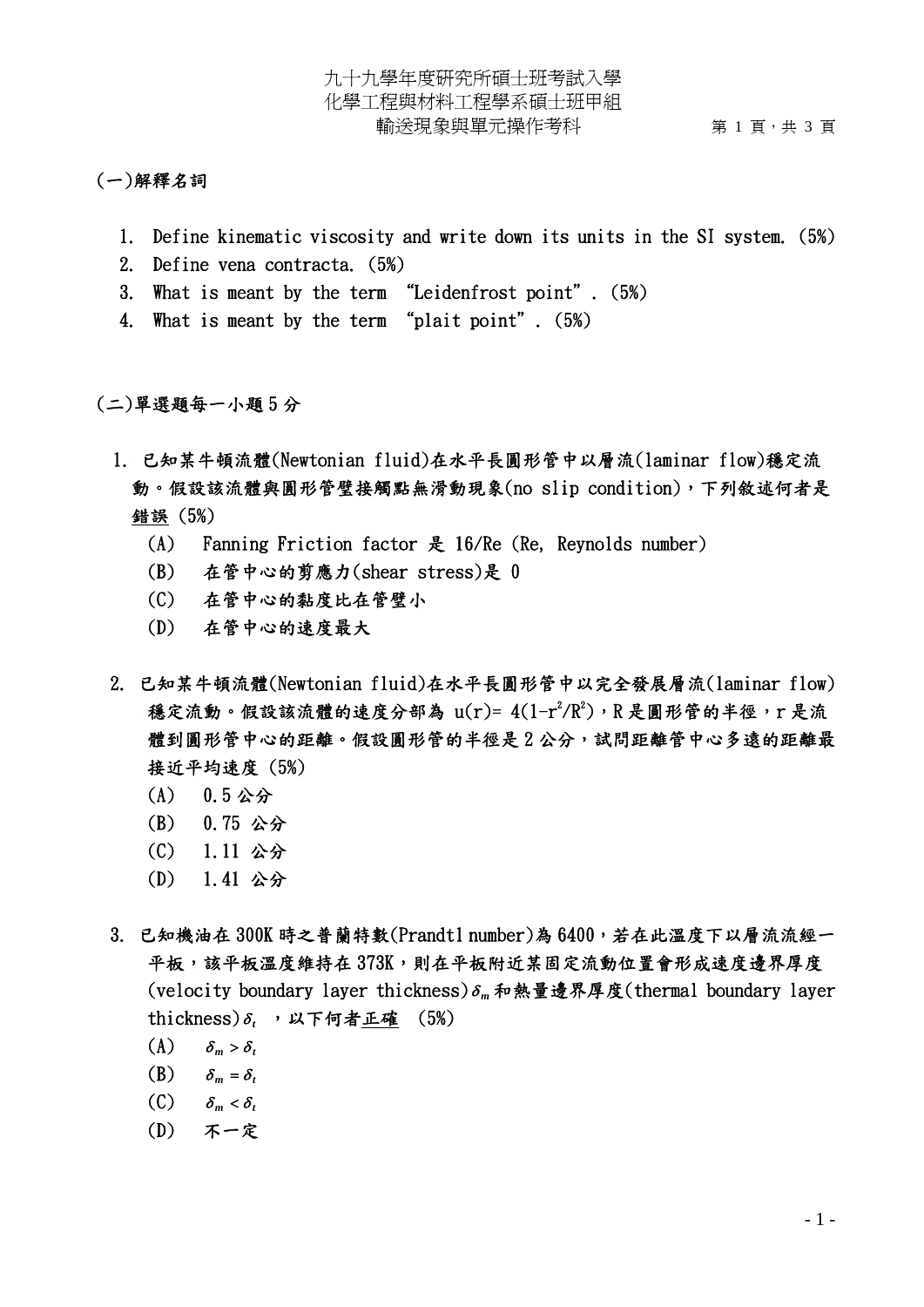九十九學年度研究所碩士班考試入學 化學工程與材料工程學系碩士班甲組 輸送現象與單元操作考科 第 2 頁, 共 3 頁

4.在套管熱交換器,如 *h*  $h$  = 4000  $\frac{W}{m^2 \cdot ^oC}$ , *h* = 500  $\frac{W}{m^2 \cdot ^oC}$ , 假設管壁很薄,內外表面積大小相 近,且管壁熱阻可忽略,求總傳熱係數約為多少  $m^2$ <sup>o</sup> $C$ *W*  $\frac{W}{2 \cdot ^0C}$  (5%)  $(A)$  2404

- (B) 1544
- (C) 804
- 
- (D) 444
- $(\equiv)$ . A horizontal annulus is 50 ft long. The inner pipe is 1 inch schedule 40 and the outer is 2 inch schedule 40. The fluid density is 60  $1b/ft^3$  and its viscosity is 0.04 lb/(ft s). The fluid is pumped through the annulus with a mass flow rate of 6 lb/s.
	- (a) Calculate the hydraulic mean diameter (inch) (5%)
	- (b) Calculate the hydraulic radius (inch) (5%)
	- (c) What is the average linear velocity for the fluid in the annulus (ft/s) (5%)
	- (d) Estimate the Reynolds number (5%)

| Representative lipe sizes for schedule 40 |                  |                 |  |  |  |  |
|-------------------------------------------|------------------|-----------------|--|--|--|--|
| Nominal Size                              | Outside Diameter | Inside Diameter |  |  |  |  |
| (inch)                                    | (inch)           | (inch)          |  |  |  |  |
|                                           | 1.315            | 1.049           |  |  |  |  |
|                                           | 2.375            | 2.067           |  |  |  |  |

Representative Pipe Sizes for Schedule 40

(四). A binary mixture of 72 mol% n-hexane and 28 mol% n-octane at 1452  $mmHg$ ,  $225^\circ F$  is fed to a flash distiller. The vapor pressure data for the n-hexane and n-octane at 225°F are 2130 mmHg and 434 mmHg, respectively. If the distiller operate at constant temperature  $225^\circ F$ .

- (a) Calculate the composition of the liquid leaving the distiller. (5%)
- (b) Calculate the composition of the vapor leaving the distiller. (5%)
- (c) Calculate the fraction of the vaporization, f ? (5%)
- (d) Calculate the relative volatility,  $\alpha_{octane-hexane}$ ? (5%)